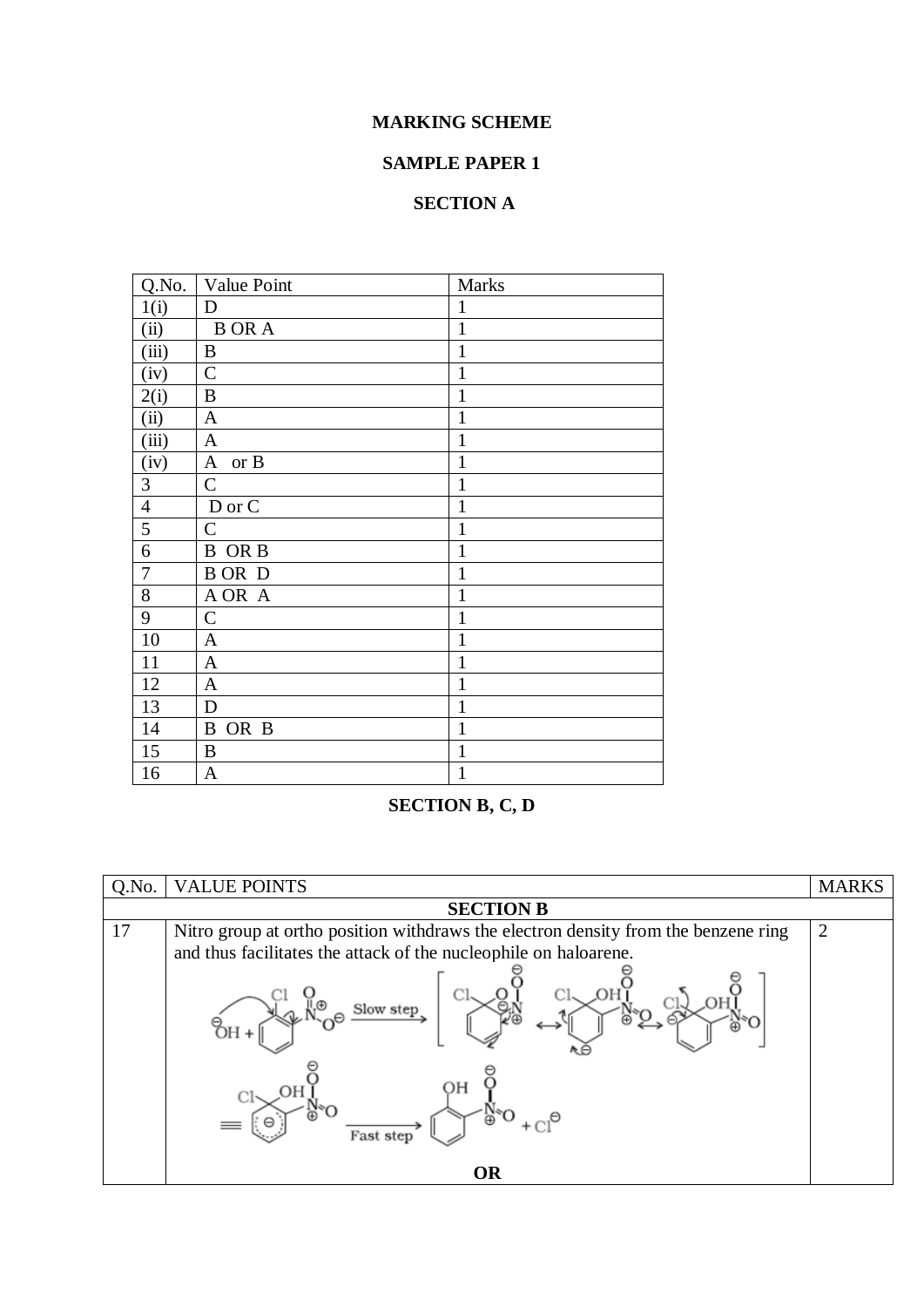| $\mathbf{1}$                                           | (i)<br>NH <sub>2</sub><br>$N_2Cl$<br>Cl<br>Cu <sub>2</sub> Cl <sub>2</sub><br>$\frac{NaNO_2 + HCl}{273 - 278 K}$                                                                                                                                                                                                                                                                                                                                                                                                                                                           |
|--------------------------------------------------------|----------------------------------------------------------------------------------------------------------------------------------------------------------------------------------------------------------------------------------------------------------------------------------------------------------------------------------------------------------------------------------------------------------------------------------------------------------------------------------------------------------------------------------------------------------------------------|
| $\mathbf{1}$                                           | (ii)<br>$CH_3CH(Br)CH_3$ alc KOH $CH_3CH=CH_2$ HBr, organic peroxide<br>$CH3CH2CH3Br$                                                                                                                                                                                                                                                                                                                                                                                                                                                                                      |
| 1<br>1/2<br>1/2                                        | $\Delta$ Tb = K <sub>f</sub> m $\Delta$ Tb = 101.04-100 = 1.04 °C<br>18<br>or m= $1.04 / 0.52 = 2$<br>Relative lowering of $VP = x2$<br>Relative lowering of $VP = n2/n1 + n2$<br>$= 2/2 + 55.5 = 2/57.5 = 0.034$ atm                                                                                                                                                                                                                                                                                                                                                      |
| $\frac{1}{2}$ , $\frac{1}{2}$<br>1<br>$\mathbf 1$<br>1 | $(i)t_{2g}^4e_g^2$ Paramagentic<br>19<br>(ii) Dichloridobis (ethane-1,2-diamine) cobalt (III) nitrate<br><b>OR</b><br>(i)Square planar                                                                                                                                                                                                                                                                                                                                                                                                                                     |
| 1/2<br>1/2<br>$\mathbf{1}$                             | Reaction is a complex reaction.<br>20<br>Order of reaction is 1.5.<br>Molecularity cannot be 1.5, it has no meaning for this reaction. The reaction occurs<br>in steps, so it is a complex reaction.<br>(ii)units of k are mol <sup>-1/2</sup> L <sup>1/2</sup> s <sup>-1</sup><br><b>OR</b><br>Ans: let the rate law expression be Rate = $k [P]^x [Q]^y$<br>from the table we know that<br>Rate $1 = 3.0 \times 10^{-4} = k (0.10)^{x} (0.10)^{y}$<br>Rate $2 = 9.0 \times 10^{-4} = k (0.30)^{x} (0.30)^{y}$<br>Rate $3 = 3.0 \times 10^{-4} = k (0.10)^{x} (0.30)^{y}$ |
| $\frac{1}{2}$<br>$\frac{1}{2}$<br>$\mathbf{1}$         | Rate 1/ Rate $3 = (1/3)^y$ or $1 = (1/3)^y$<br>So $y = 0$<br>Rate 2/ Rate $3 = (3)^x$ or $3 = (3)^x$<br>So $x = 1$<br>$Rate = k [P]$                                                                                                                                                                                                                                                                                                                                                                                                                                       |
| $\frac{1}{2}$<br>$\frac{1}{2}$<br>$\frac{1}{2}$        | 21<br>$k = 0.693/t_{1/2}$<br>$k = 0.693/5730$ years <sup>-1</sup><br>$t = 2.303 \log C_0$<br>$\bf k$<br>Ct<br>let $Co = 1 Ct = 3/10$<br>so Co/Ct = $1/(3/10) = 10/3$<br>$t = 2.303 \times 5730$ log 10<br>0.693<br>3                                                                                                                                                                                                                                                                                                                                                       |
|                                                        | (ii)Cu <sup>2+</sup> = 3d <sup>9</sup> 1 unpaired electron so $\sqrt{1(3)}$ = 1.73BM<br>$t = 19042$ x (1-0.4771) = 9957 years                                                                                                                                                                                                                                                                                                                                                                                                                                              |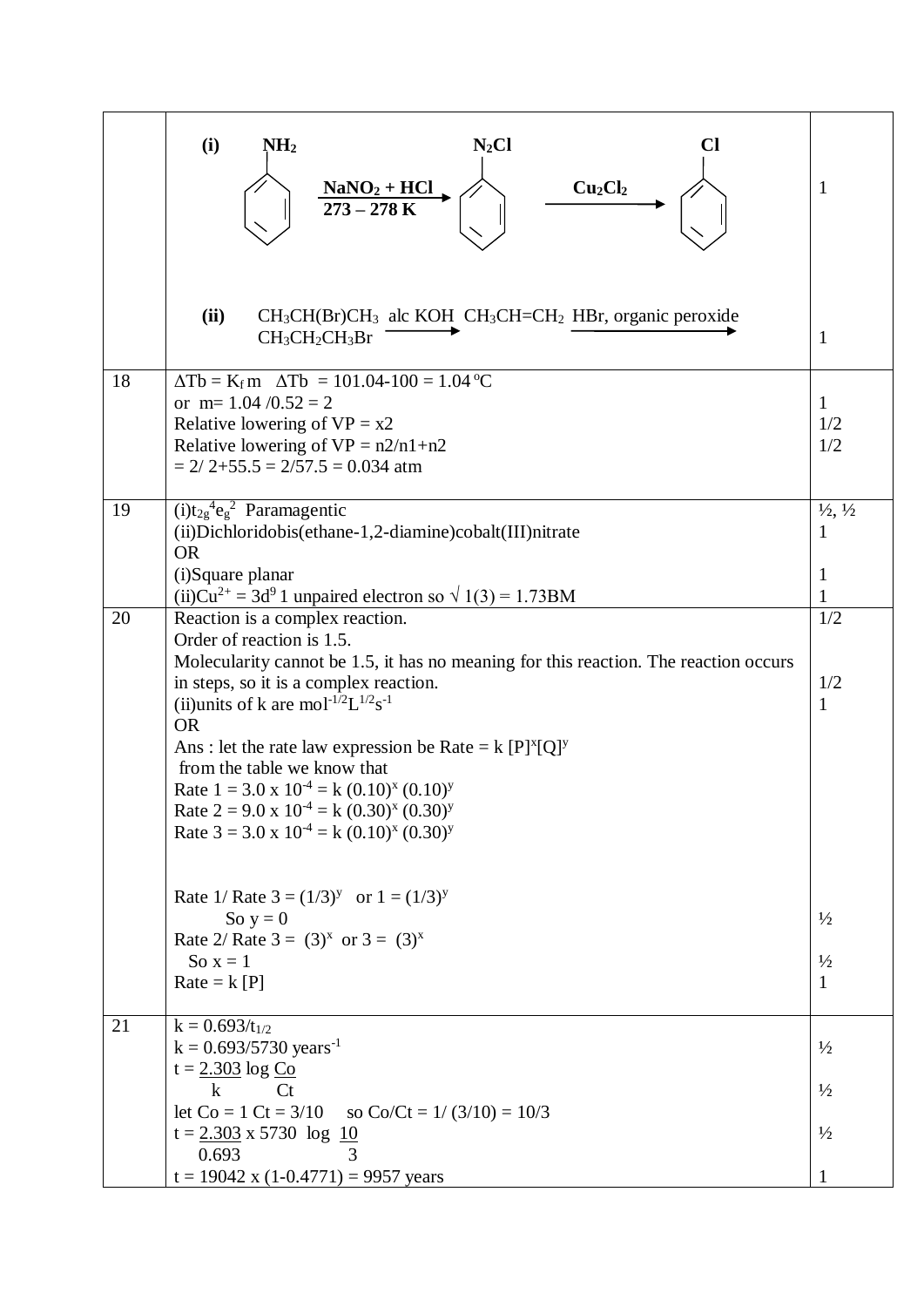| 22  | $\begin{array}{c c} \rm CH_3\!\!-\!\!CH\!\!-\!\!CH\!\!-\!\!CH_3 \xrightarrow{\quad \  \  H^+ \quad } CH_3\!\!-\!\!CH\!\!-\!\!CH\!\!-\!\!CH_3 \\ \begin{array}{c c} \!\! \text{\rm Cl}_3 & \!\! \text{\rm Cl}_3 \end{array} \xrightarrow{\quad \  \  \  \  \, CH_3 \quad \  \  \, CH_3 \quad \  \  \, CH_3 \quad \  \  \, CH_3} \\ \begin{array}{c} \!\! \text{\rm Cl}_3 & \!\! \text{\rm Cl}_3 \end{array} \xrightarrow{\quad \  \  \, \, CH_3 \quad \ $ | $\frac{1}{2}$               |
|-----|----------------------------------------------------------------------------------------------------------------------------------------------------------------------------------------------------------------------------------------------------------------------------------------------------------------------------------------------------------------------------------------------------------------------------------------------------------|-----------------------------|
|     | CH <sub>3</sub> -- CH -- CH -- CH <sub>3</sub> -- H <sub>2</sub> O -- CH <sub>3</sub> -- CH -- CH <sub>3</sub> -- CH <sub>3</sub> -- CH <sub>3</sub> -- CH <sub>3</sub> -- CH <sub>3</sub> CH <sub>3</sub> CH <sub>3</sub>                                                                                                                                                                                                                               | $\frac{1}{2}$               |
|     | CH <sub>3</sub> - C <sup>H</sup> <sub>2</sub> - CH <sub>3</sub> - CH <sub>3</sub> - CH <sub>3</sub> - CH <sub>2</sub> - CH <sub>2</sub> - CH <sub>2</sub> - CH <sub>3</sub> - CH <sub>2</sub> - CH <sub>3</sub> - CH <sub>3</sub> - CH <sub>3</sub> - CH <sub>3</sub> - CH <sub>3</sub>                                                                                                                                                                  | $\frac{1}{2}$               |
|     | Br<br>$-CH_2-CH_3$ Br <sup>-</sup> $\longrightarrow CH_3-CH_2-CH_2$<br>$CH3$ —<br>CH <sub>3</sub><br>CH <sub>3</sub>                                                                                                                                                                                                                                                                                                                                     | $\frac{1}{2}$               |
| 23  | XeF <sub>6</sub>                                                                                                                                                                                                                                                                                                                                                                                                                                         | $\mathbf{1}$                |
|     | . Central atom Xe has 8 valence electrons, it forms 6 bonds with F and has                                                                                                                                                                                                                                                                                                                                                                               |                             |
|     | 1 lone pair. According to VSEPR theory, presence of 6 bp and 1 lp results in 1<br>distorted octahedral geometry                                                                                                                                                                                                                                                                                                                                          |                             |
|     | Xe                                                                                                                                                                                                                                                                                                                                                                                                                                                       |                             |
| 24. | (a)inverted product will be given by 1 Chlorobutane as it undergoes $S_N^2$<br>reaction.                                                                                                                                                                                                                                                                                                                                                                 | $\frac{1}{2} + \frac{1}{2}$ |
|     | (b) racemic mixture will be given by 2 chloro-2-methylpropane as it undergoes $v_{2+1/2}$<br>$S_N^1$ reaction                                                                                                                                                                                                                                                                                                                                            |                             |
| 25  | Let no. of Atoms of element P be x                                                                                                                                                                                                                                                                                                                                                                                                                       |                             |
|     | No. of tetrahedral voids = $2x$                                                                                                                                                                                                                                                                                                                                                                                                                          | 1/2                         |
|     | No. Of octahedral voids $= x$                                                                                                                                                                                                                                                                                                                                                                                                                            |                             |
|     | Atoms of Q = $1/3$ (2x) + x = $5x/3$<br>$P_xQ_{5x/3}$                                                                                                                                                                                                                                                                                                                                                                                                    | $\frac{1}{2}$               |
|     | $P_3Q_5$                                                                                                                                                                                                                                                                                                                                                                                                                                                 | $\mathbf{1}$                |
|     |                                                                                                                                                                                                                                                                                                                                                                                                                                                          |                             |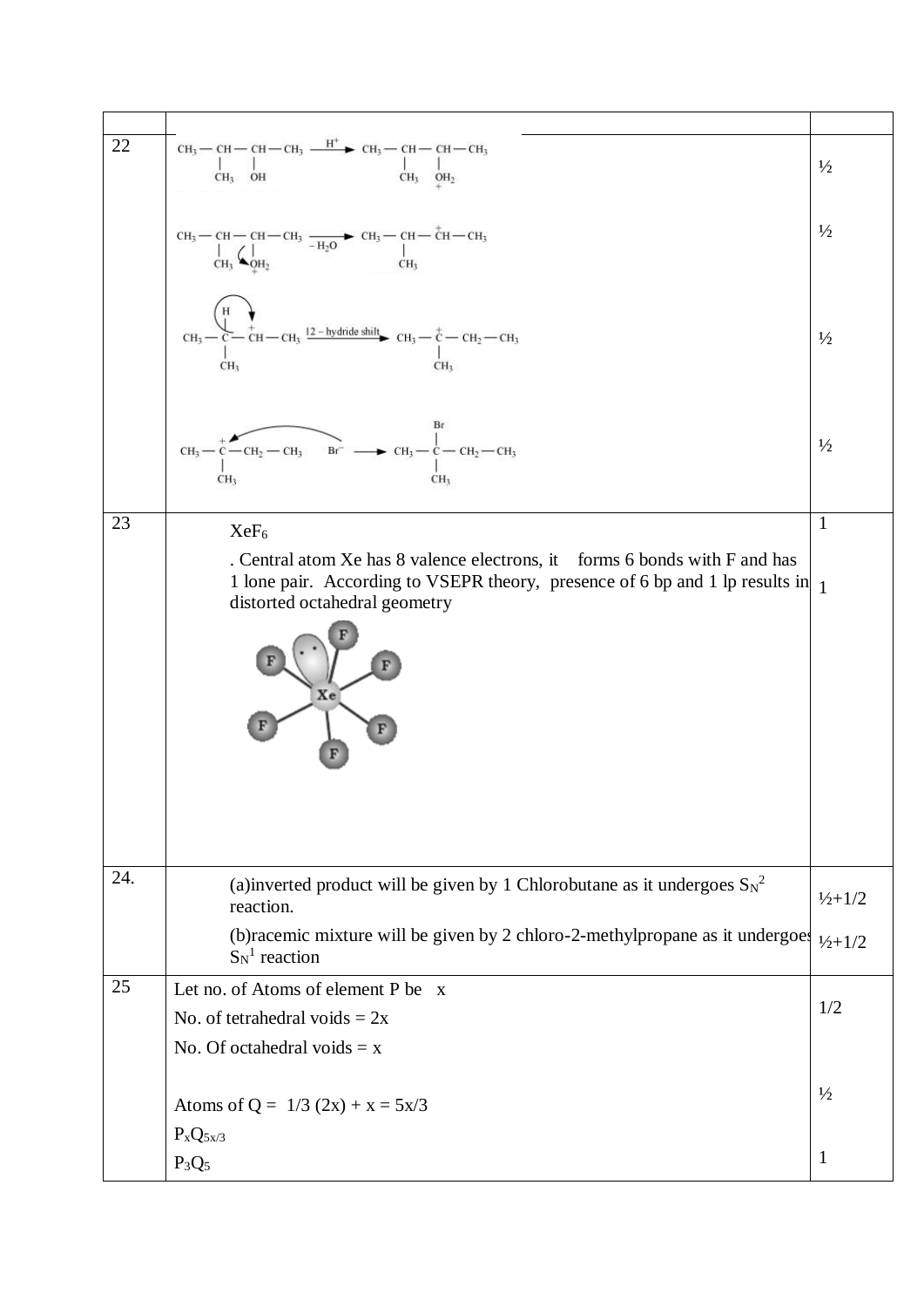|    | <b>SECTION C</b>                                                                                                                                                                                                                                                                                                                  |                   |  |
|----|-----------------------------------------------------------------------------------------------------------------------------------------------------------------------------------------------------------------------------------------------------------------------------------------------------------------------------------|-------------------|--|
| 26 | (i) Due to large surface area and ability to show variable oxidation states<br>(ii) Due to high value of third ionisation enthalpy<br>(iii) Oxidation state of Cr in $Cr_2O_3$ is +3 and of CrO is +2. When oxidation number<br>of a metal increases, ionic character decreases so CrO is basic while $Cr_2O_3$ is<br>amphoteric. | 1<br>1<br>1       |  |
|    | <b>OR</b>                                                                                                                                                                                                                                                                                                                         |                   |  |
|    | The general trend towards less negative $E$ V values across the series is<br>(i)<br>related to the general increase in the sum of the first and second<br>ionisation enthalpies.<br>The high energy to transform $Cu(s)$ to $Cu2+(aq)$ is not balanced by its<br>(ii)                                                             | 1<br>$\mathbf{1}$ |  |
|    | hydration                                                                                                                                                                                                                                                                                                                         |                   |  |
|    | enthalpy.<br>The stability of the half-filled d sub-shell in $Mn^{2+}$ and the completely<br>(iii)<br>filled $d^{10}$ configuration in $\text{Zn}^{2+}$ are related to their more negative $E^{\circ}$ V<br>values                                                                                                                | 1                 |  |
| 27 | (i) Aniline, N-ethylethanamine Etanamine                                                                                                                                                                                                                                                                                          | 1                 |  |
|    | (ii)Ethanamine,ethanol, ethanoic acid                                                                                                                                                                                                                                                                                             | $\mathbf{1}$      |  |
|    | (iii) N, N dimethylmethanamine, methanamine, N-methylmethanamine<br><b>OR</b>                                                                                                                                                                                                                                                     |                   |  |
|    | (i) N-methyletahnamine is a secondary amine. When it reacts with<br>benzenesulphonyl chloride, it forms N- Ethyl -N methyl sulphonamide while and<br>N,N-dimethyl etahnanmine is a tertiary amine it does not react with<br>benzenesulphonyl chloride.                                                                            |                   |  |
|    | NO <sub>2</sub><br>NH <sub>2</sub><br>NH <sub>2</sub><br>(ii)                                                                                                                                                                                                                                                                     |                   |  |
|    | Br<br>Br<br>Br <sub>2</sub> /H <sub>2</sub> O                                                                                                                                                                                                                                                                                     | $\mathbf{1}$      |  |
|    | Br                                                                                                                                                                                                                                                                                                                                | $\frac{1}{2}$     |  |
|    | $(iii)$ Butan-1-ol<br>Alcohol forms stronger hydrogen bonds with water than formed by amine due to<br>higher electronegativity of O in alcohol than N in amine                                                                                                                                                                    | $\frac{1}{2}$     |  |
| 28 | We know that $d = zM/N_a a^3$                                                                                                                                                                                                                                                                                                     | 1/2               |  |
|    | For fcc, z=4 therefore $d = 4 \times M / Na (3.5 \times 10^{-8})^3$ g/cm <sup>3</sup>                                                                                                                                                                                                                                             | 1                 |  |
|    | For bcc, z=2 therefore $d' = 2 x M / Na (3.0 x 10^{-8})^3 g/cm^3$                                                                                                                                                                                                                                                                 | 1                 |  |
|    | $d/d' = 4/(3.5 \times 10^{-8})^3 / 2/(3.0 \times 10^{-8})^3 = 3.17:1$                                                                                                                                                                                                                                                             | 1/2               |  |
| 29 | (i)<br>CH <sub>3</sub><br>$CH2-COOH$<br>$(CH2)4$ - NH <sub>2</sub><br>$HOOC$ —<br>∙CH−<br>$NHOC-CH-MHOC-$<br>$CH = NH2$                                                                                                                                                                                                           | 1                 |  |
|    |                                                                                                                                                                                                                                                                                                                                   |                   |  |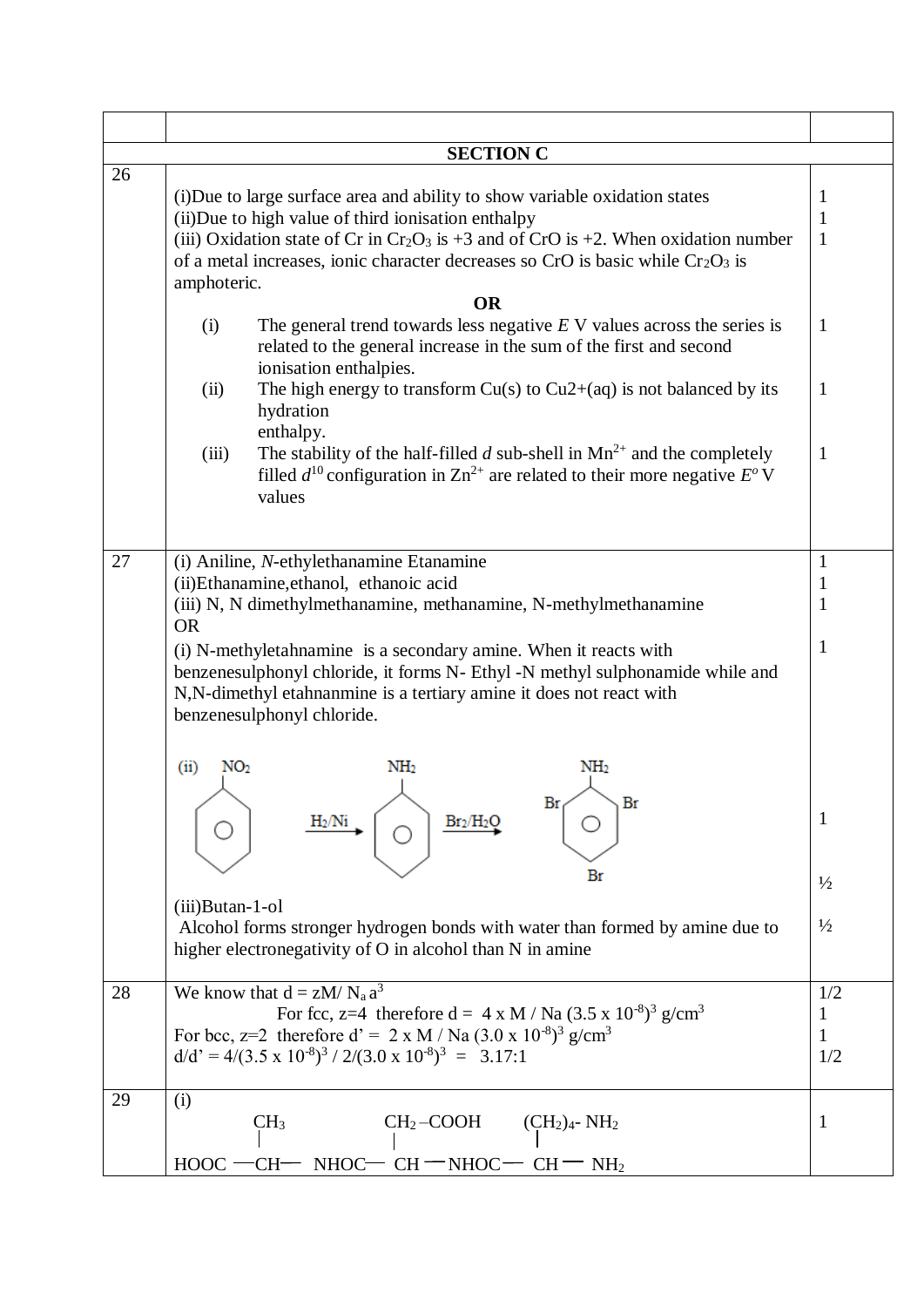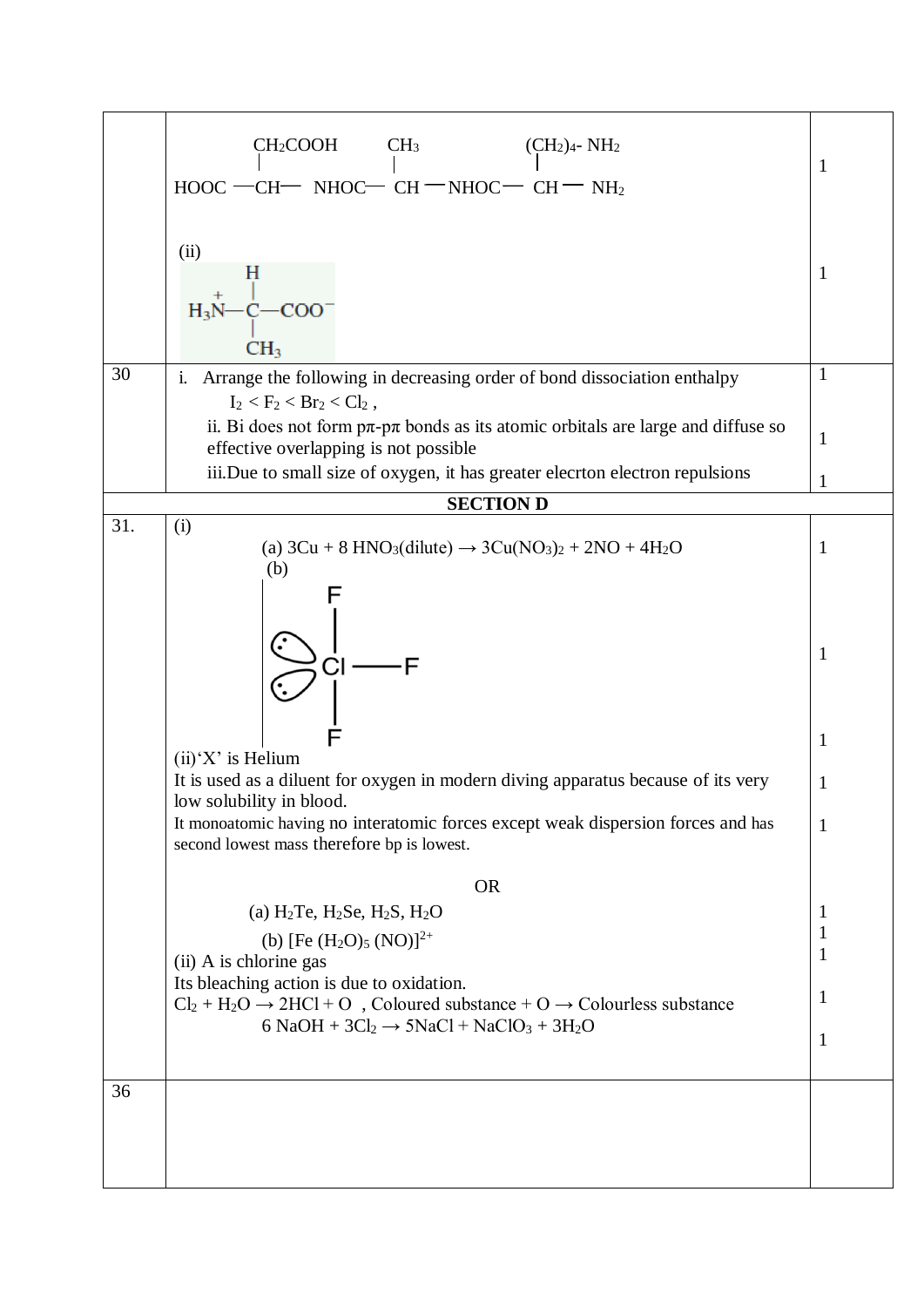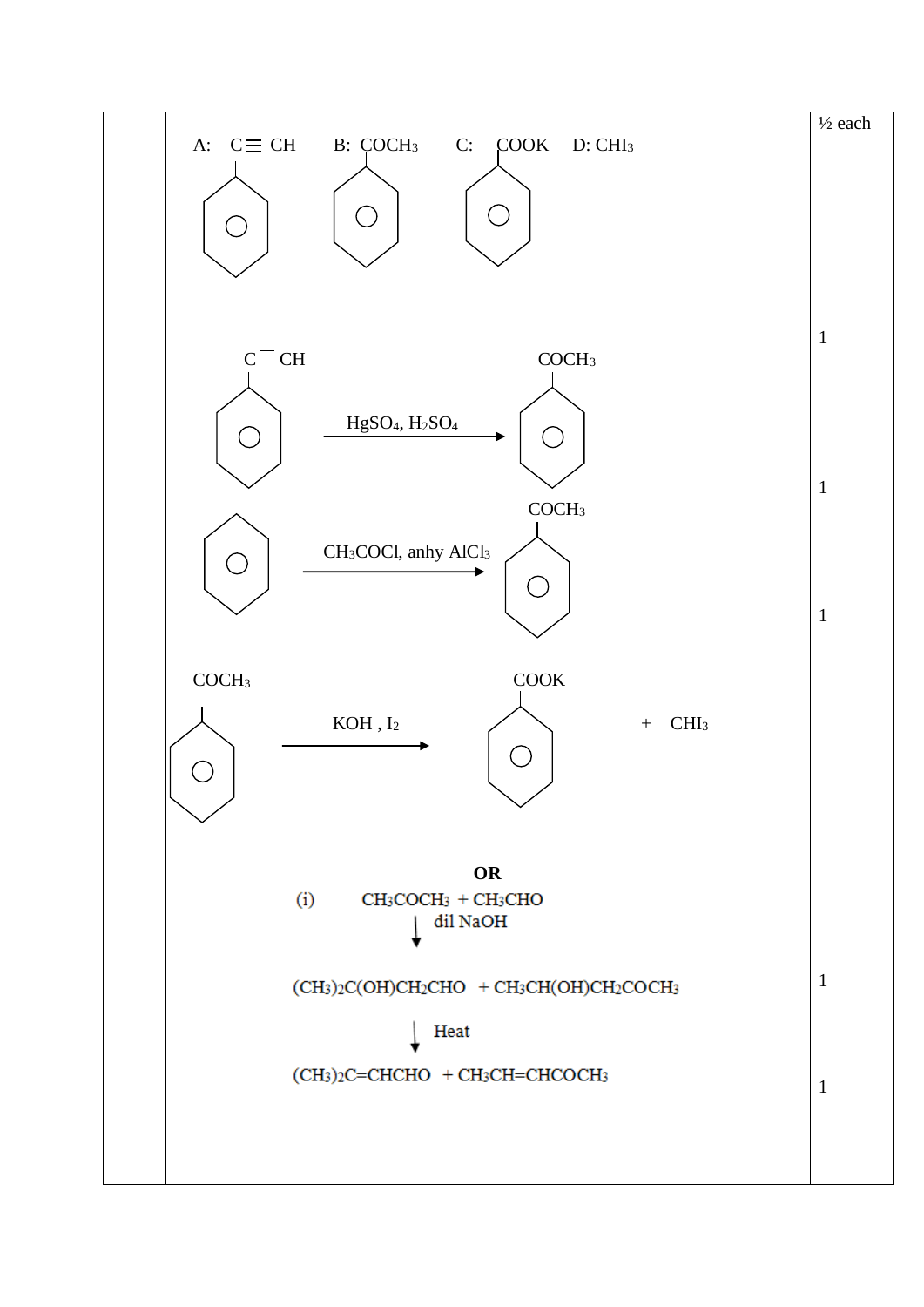